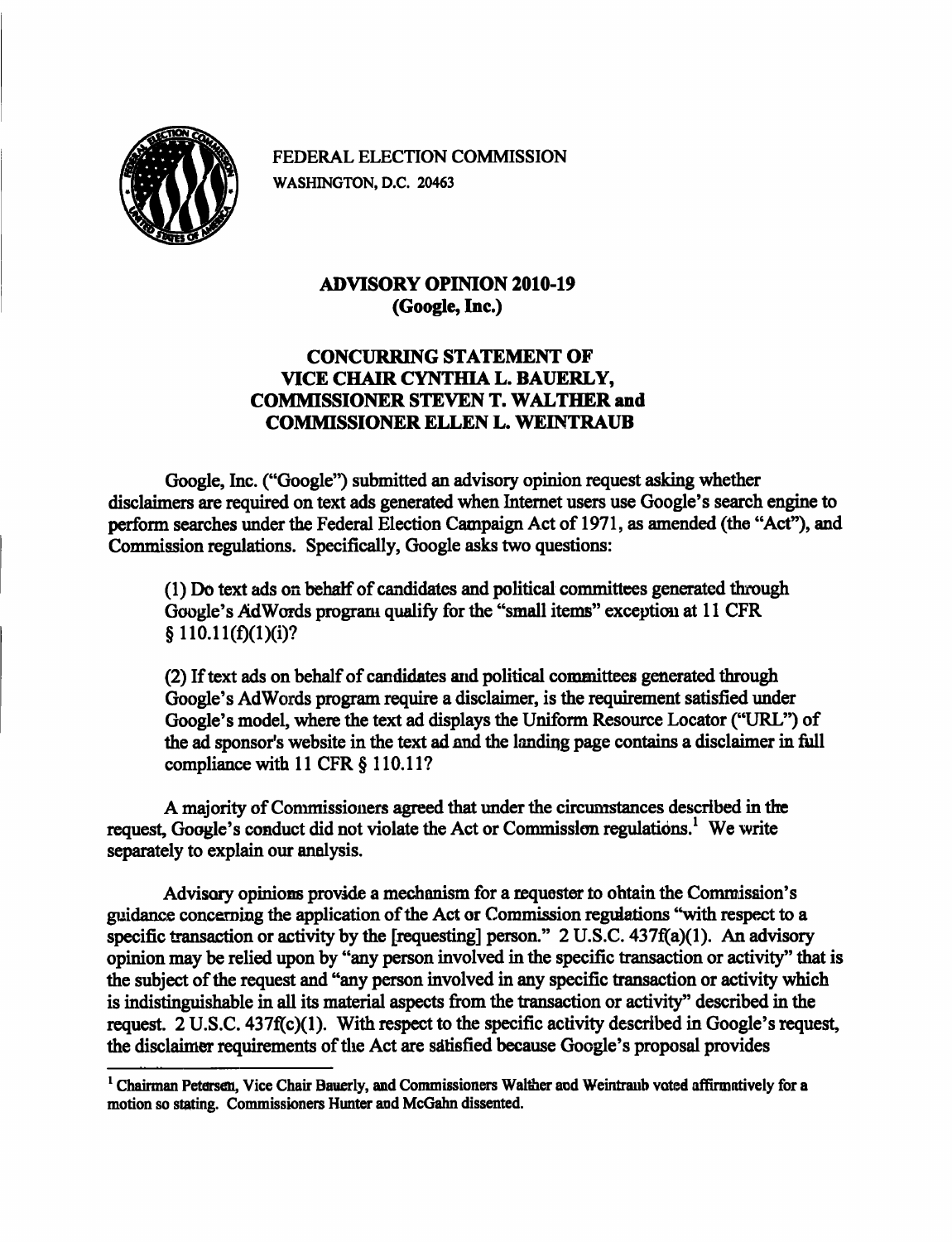Advisory Opinion 2010-19 Concurring Statement of Vice Chair Bauerly and Commissioners Walther and Weintraub Page 2 of 4

substantial information through a text ad that displays the URL of the committee sponsor's website and a landing page that contains a full disclaimer meeting the requirements of 11 CFR § 110.11. Since we find that the requester is satisfying the requirements of the Act, we do not reach the question of whether an exemption might apply.

## *Background*

Google is a corporation that creates programs and applications that allow persons to search for and collect information on the Intemet. Google's AdWords program generates text ads in conjunction with keywords chosen by the advertiser. Text ads have a headline which can consist of up to 25 characters, and two lines of text and a display URL which can consist of up to 70 characters. This format applies to all advertisers, regardless of whether they are political committees. When a user enters search terms in Google's search engine or views content relevant to the selected keywords, AdWords generates text ads that appear alongside the search results or content. Google has also partnered with other websites to participate in Google's AdWords program. Using the chosan keywords, Google can match an advertiser's ads to websites in Google's partner network that are most relevant to the advertiser's message.

The primary purpose of a text ad is to attract customers to an advertiser's web page or "landing page" so that customers may leam more about what the advertiser has to offer. Accordingly, advertisers pay Google for a text ad based upon the number of times a user clicks on the ad and is taken to the advertiser's website. Advertisers do not pay Google based on the number of times a text ad appears on a search page. Google wishes to sell text ads to candidates, their authorized committees, and other political committees under the AdWords program. These text ads would not display a full disclaimer indicating who authorized or paid for the ad; rather, a fidl disclaimer would appear on the landing page that appears when a user "clicks through" a text ad.

## *Legal Analysis and Conclusion*

In circumstances where the delivery of a required disclaimer would be unwieldy or unfeasible, the Commission historically has allowed the disclaimer to be delivered in an alternate fashion, rather than eliminating the this claimer requirement altogether. See Advisory Opinion 2004-01 (Bush/Kerr) (required disclaimer for advertisement authorized by two candidates could be delivered by one candidate on behalf of both of them); Advisory Opinion 2004-37 (Waters) (disclaimer did not have to separately list each and every Federal candidate in brochure featuring numerous Federal candidates as long as there was an altemative way to identify them). Similarly, in Advisory Opinion 2004-10 (Metro Networks), the Commission allowed modification of the disclaimer requirements for live broadcasted reports, featuring traffic, news and other content, sponsored by candidates. Given the live nature of the reports and technological limits, the requester stated that it would be "physically impossible" for it to include the "stand by your ad" statement spoken by the candidate as set forth in 11 CFR  $\S$  110.11(c)(3). While the Commission agreed that the nature of the ad rendered the candidate's speaking of the disclaimer impossible, the Commission did not find that the physical and technological limitations prevented the provision of the disclaimer. Instead, the Commission concluded that a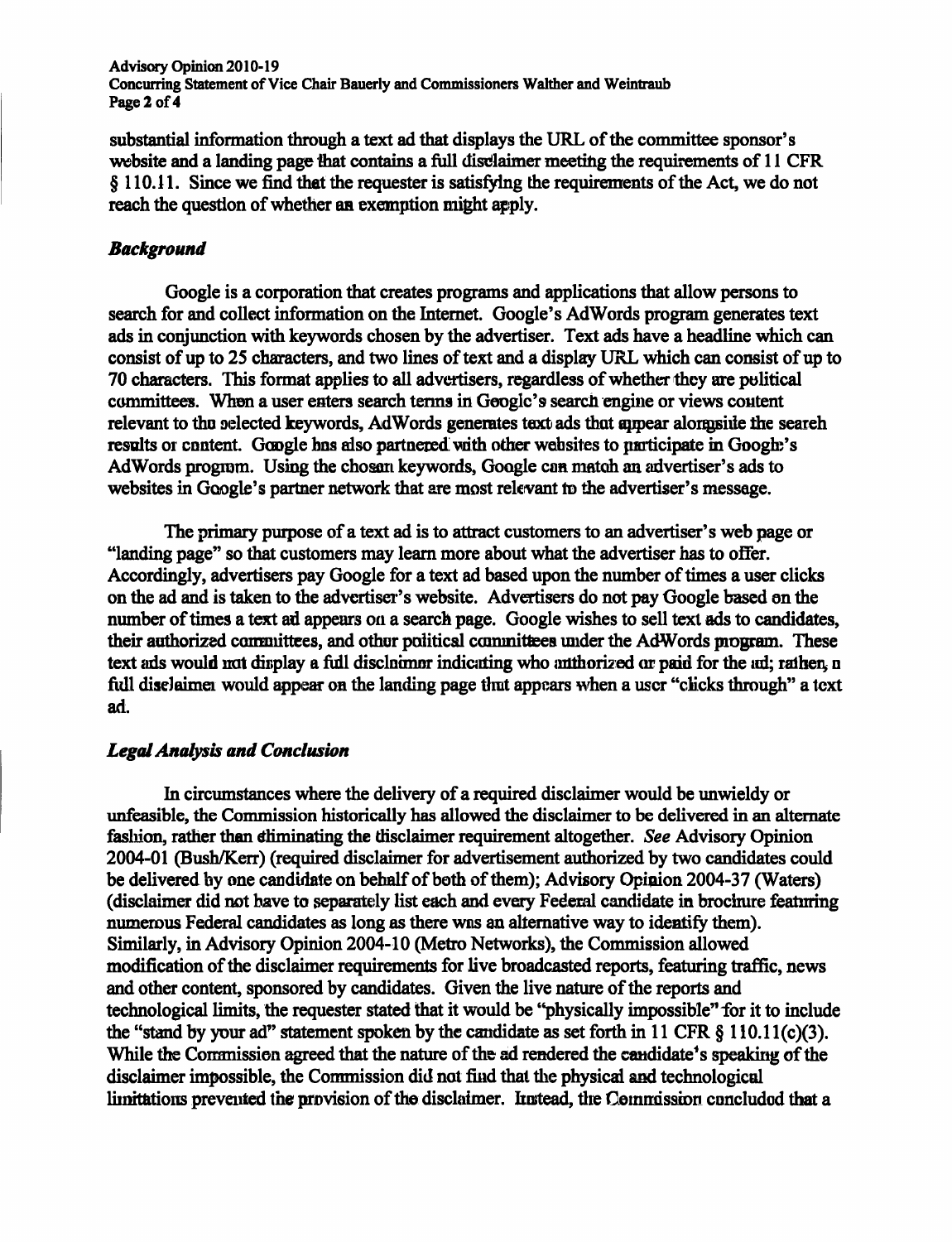**Advisory Opinion 2010-19 Concurring Statement of Vice Chair Bauerly and Commissioners Walther and Weintraub Page 3 of 4** 

**disclaimer was required but permitted the disclaimer to be spoken by the individual providing the report.** 

**Text ads generated through Google's AdWords program are limited to 95 characters,**  including the headline. Takinti, for example, a disclaimer for a communication not authorized hy **a candidate, the disclaimer must clearly state, among other requirements, that the communication**  "is not authorized by any candidate or candidate's committee." 2 U.S.C. 441d(a); 11 CFR **§ 110.11(b)(3). The phrase "Not authorized by any candidate or candidate's cominittee" is 57 characters long. Including the fidl name of the political committee could require more characters for the disclaimer than are allowed for the text ad itself.** 

**Google proposes an altemative manner that satisfies the disclaimer requirements, that is,**  the text ad displays the URL of the political committee's website and the landing page includes a full disclaimer. The Commission has recognized that URLs of political committees provide **important identifying information. First, the URL typically contains some form of the candidate**  or political committee's name.<sup>2</sup> Second, by providing its World Wide Web address, a committee is able to meet in part its disclaimer obligations under the Act and Commission **regulations. See 2 U.S.C. 441d(a)(3) and 11 C.F.R. 110.11(b)(3). In addition, users who "click through" a text ad will be taken to the political committee's website that will contain a disclaimer displayed in a clear and conspicuous manner on the landing page.** 

**Accordingly, under the circumstances described in the request, the disclaimer**  requirement is satisfied because the text ad displays the URL of the political committee's website **and the landing page contains a fidl disclaimer as required by 11 CFR 110.11. This conclusion conforms to the Commission's practice of "interpret[ing] the Act and its regulations in a manner consistent with contemporary technological innovations... where the use of the technology would not compromise the intent of the Act or regulations." Advisory Opinion 1999-09 (Bradley for President) (approving Federal matching funds for contributions received over the Intemet through the use of a credit card).^ This conclusion is also consistent with Commission regulations, which exempt much activity over the Intemet but require disclaimers on political committee websites and Intemet "communications placed for a fee on another person's website." 11 CFR 110.11(a)(1), 100.26. Moreover, as noted by the Supreme Court, the transparency** 

<sup>&</sup>lt;sup>2</sup> Our conclusion might be different if we were presented with evidence that a committee was using the URL to **mislead readers with respect to the source of a particular AdWords text ad.** 

<sup>&</sup>lt;sup>3</sup> Indeed, the Act and Commission regulations need not be barriers to technological innovation; rather, technological **innovation may promote compliance with campaign finance laws. The Califomia Fair Practices Commission ("CFFPC") recently amended its regulations regarding paid campaign advertisements and addressed the issue of disclaimers in electronic media advertisements. See Cad. Code Regs. tit. 2, § 18450.4 (effective December 2010). CFFPC's regulation provides, for example, that small advertisements may use technological features such as rollover displays, links to a webpage, or "other technological means" to meet disclosure requirements. See id**  § 18450.4(b)(3)(G)(i). Unnecessary exemptions would discourage the development of such innovative uses of **technology to provide the most effective disclosure.**